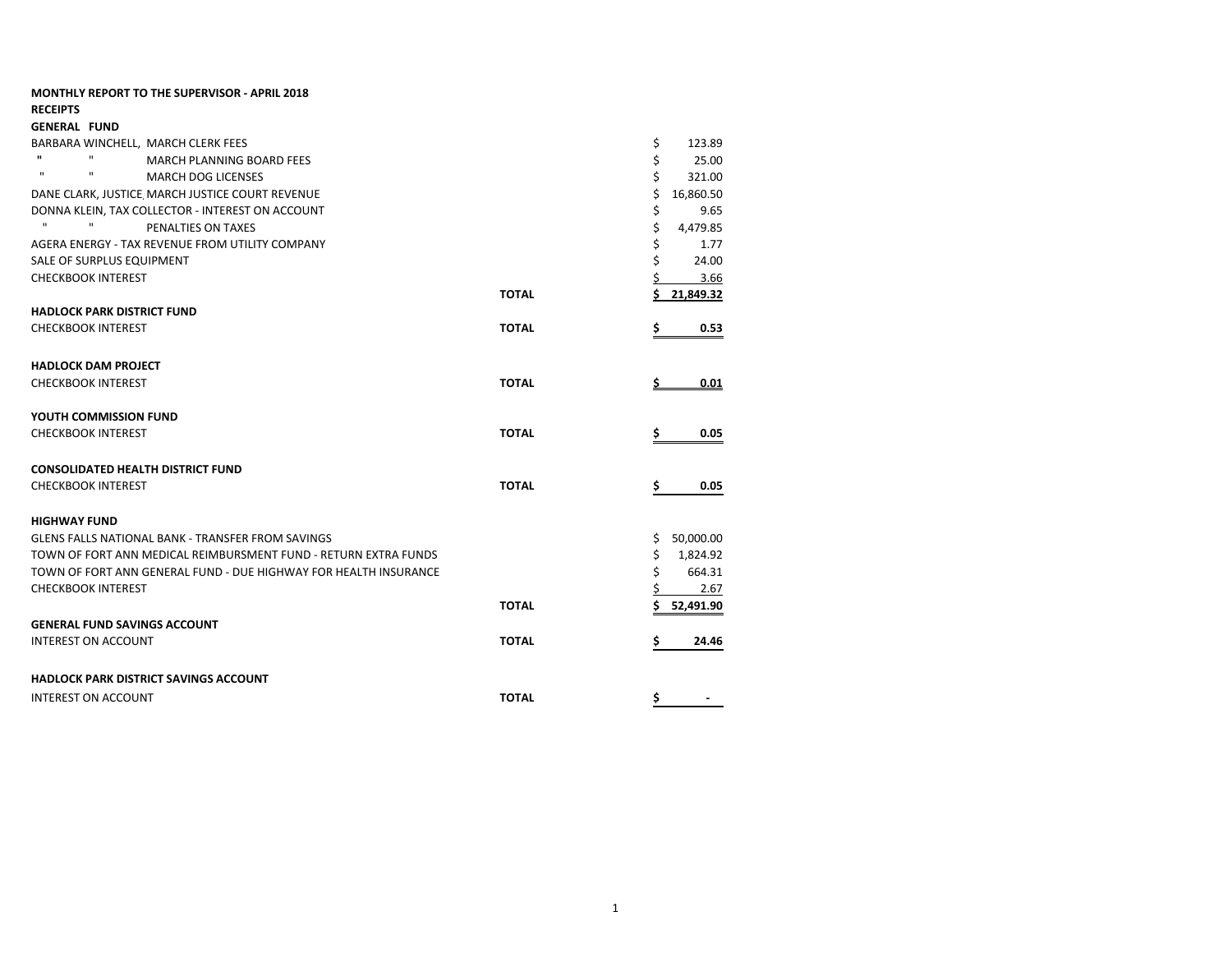| <b>HIGHWAY FUND SAVINGS ACCOUNT</b>  |                |                 |                      |                              |                  |
|--------------------------------------|----------------|-----------------|----------------------|------------------------------|------------------|
| <b>INTEREST ON ACCOUNT</b>           |                |                 | <b>TOTAL</b>         | \$<br>36.44                  |                  |
| <b>LOSAP SAVINGS ACCOUNT</b>         |                |                 |                      |                              |                  |
| <b>INTEREST ON ACCOUNT</b>           |                |                 | <b>TOTAL</b>         | \$<br>0.91                   |                  |
| <b>MEDICAL REIMBURSEMENT ACCOUNT</b> |                |                 |                      |                              |                  |
| TOWN OF FORT ANN GENERAL FUND - H.I. |                |                 |                      | \$<br>3,511.50               |                  |
| TOWN OF FORT ANN HIGHWAY FUND - H.I. |                |                 |                      | \$<br>1,871.65               |                  |
| <b>INTEREST ON ACCOUNT</b>           |                |                 |                      | \$<br>0.04                   |                  |
|                                      |                |                 | <b>TOTAL</b>         | 5,383.19                     |                  |
| <b>TRUST &amp; AGENCY FUND</b>       | <b>HIGHWAY</b> |                 | <b>GENERAL</b>       | <b>HADLOCK PARK DISTRICT</b> |                  |
| <b>NYS RETIREMENT</b>                | Ś.<br>654.08   |                 | \$<br>469.13         | \$                           |                  |
| <b>HEALTH &amp; DENTAL INSURANCE</b> | \$11,114.67    |                 | \$<br>1,152.28       | \$                           |                  |
| <b>STATE TAX</b>                     | \$1,272.56     |                 | \$<br>521.82         | \$<br>38.64                  |                  |
| <b>FEDERAL TAX</b>                   | 2,530.00<br>S  |                 | \$<br>1,105.00       | \$<br>98.00                  |                  |
| <b>FICA</b>                          | \$<br>4,264.04 |                 | \$<br>2,165.44       | \$<br>235.36                 |                  |
| DEFFERED COMPENSATION                | Ś<br>164.54    |                 | \$                   | \$                           |                  |
| <b>CHILD SUPPORT</b>                 | Ś<br>1,788.00  |                 | \$<br>$\blacksquare$ | \$                           |                  |
| PAID FAMILY LEAVE                    | 36.46<br>Ś     |                 | \$<br>5.54           |                              |                  |
| <b>CREDIT UNION</b>                  | 888.80<br>Ś    |                 | Ś<br>692.00          | \$                           |                  |
| AFLAC                                | 635.28         |                 | 239.88               | \$                           |                  |
| <b>TOTALS</b>                        | \$23,348.43    |                 | Ś<br>6,351.09        | \$<br>372.00                 |                  |
|                                      |                | <b>INTEREST</b> | Ś<br>0.16            | <b>TOTAL</b>                 | 30,071.68<br>Ś.  |
| <b>DISBURSEMENTS</b>                 |                |                 |                      |                              |                  |
| <b>GENERAL FUND</b>                  |                |                 |                      | <b>HIGHWAY FUND-O/V</b>      |                  |
| STATE COMPTROLLER - JUSTICE COURT    |                |                 | 10,474.50<br>\$.     | <b>ABSTRACT</b>              | \$<br>721.17     |
| PAYROLL                              |                |                 | \$<br>14,451.76      | <b>HEALTH INSURANCE</b>      | 12,517.84<br>\$  |
| <b>TOWN SHARE FICA</b>               |                |                 | \$<br>1,082.72       | <b>PAYROLL</b>               | 28,973.43        |
| <b>TOWN BOARD EXPENSE</b>            |                |                 | \$<br>46.32          | <b>TOWN SHARE FICA</b>       | 2,132.02         |
| <b>JUSTICE COURT EXPENSE</b>         |                |                 | \$<br>165.23         |                              | 44,344.46<br>Ś   |
| <b>CENTRAL COMMUNICATIONS</b>        |                |                 | \$<br>293.76         | HIGHWAY FUND-T/W             |                  |
| <b>ASSESSORS EXPENSE</b>             |                |                 | \$<br>2,214.24       | <b>ABSTRACT</b>              | Ś.<br>10,334.52  |
| <b>TOWN CLERKS EXPENSE</b>           |                |                 | \$<br>74.04          | <b>BAN PAYMENT</b>           | 24,994.89<br>Ś   |
| DOG CONTROL EXPENSE                  |                |                 | \$<br>429.97         |                              | \$<br>35,329.41  |
| <b>ATTORNEY EXPENSE</b>              |                |                 | \$<br>3,956.14       |                              |                  |
| HIGHWAY SUPERINTENDENT EXPENSE       |                |                 | \$<br>160.00         |                              |                  |
| <b>VETERANS SERVICES</b>             |                |                 | Ś<br>525.60          | <b>TOTAL HIGHWAY</b>         | 79,673.87<br>\$. |
| <b>SUPERVISORS EXPENSE</b>           |                |                 | 778.23<br>Ś          |                              |                  |
| <b>BUILDINGS EXPENSE</b>             |                |                 | Ś<br>2,841.56        |                              |                  |

| \$  | 30,071.68 |
|-----|-----------|
|     |           |
| \$  | 721.17    |
| \$  | 12,517.84 |
| \$  | 28,973.43 |
| \$  | 2,132.02  |
| \$  | 44.344.46 |
|     |           |
|     |           |
| \$  | 10,334.52 |
| \$. | 24,994.89 |
|     |           |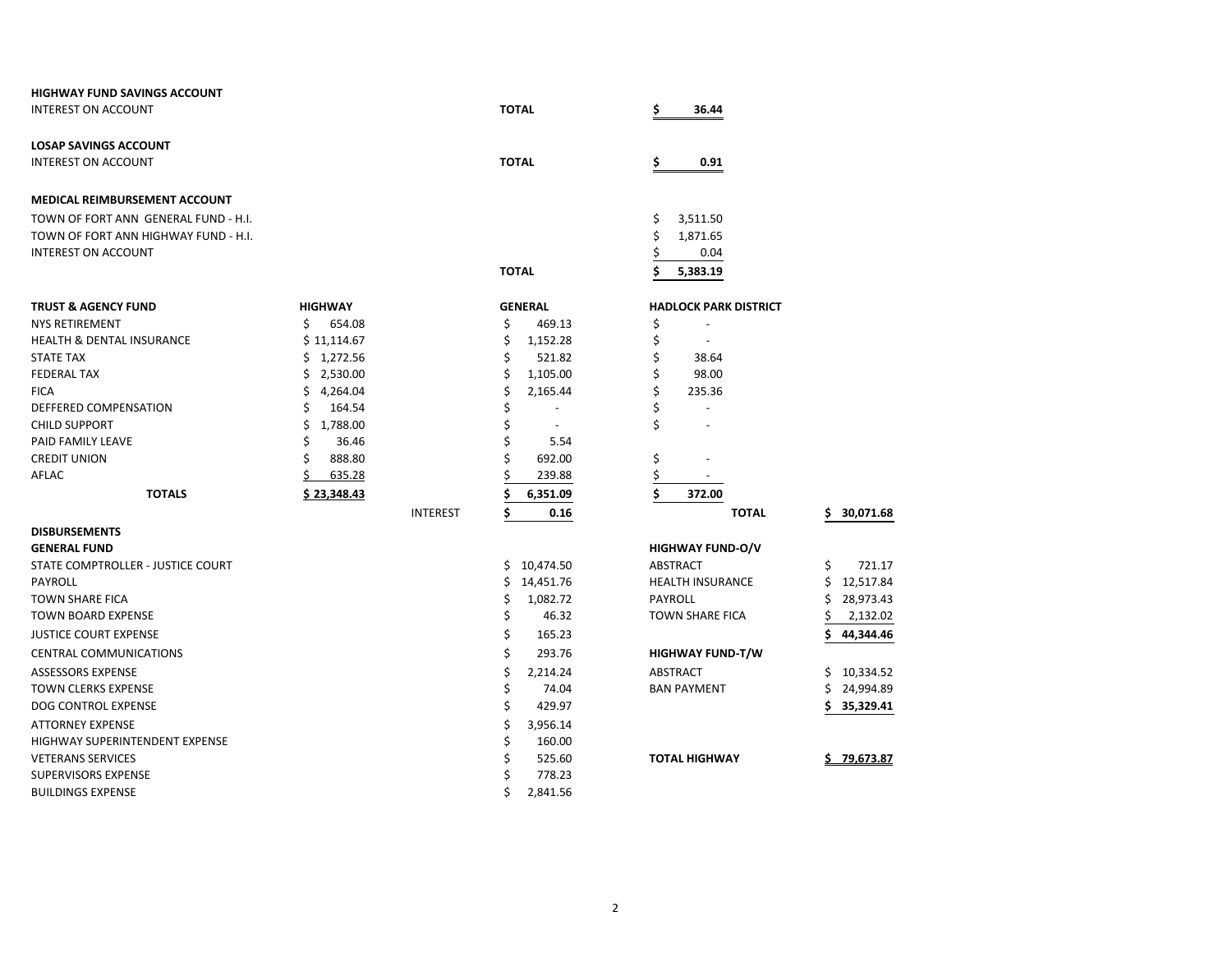| <b>CENTRAL MAILINGS</b>                                  |              | \$<br>800.70   | <b>TRUST &amp; AGENCY FUND</b> |    |           |
|----------------------------------------------------------|--------------|----------------|--------------------------------|----|-----------|
| <b>ENGINEER</b>                                          |              | 6,971.75<br>\$ | <b>FICA</b>                    | S  | 6,664.84  |
| SAFETY INSPECTION EXPENSE                                |              | 58.04<br>\$    | <b>STATE TAX</b>               | \$ | 1,833.02  |
| <b>FIRE COMPANY - FUEL</b>                               |              | 211.24<br>Ś    | <b>FEDERAL TAX</b>             |    | 3,733.00  |
| UNALLOCATED INSURANCE                                    |              | 415.00<br>Ś    | <b>HEALTH INSURANCE</b>        |    | 12,266.95 |
| <b>STREET LIGHTS</b>                                     |              | Ś<br>233.21    | <b>CREDIT UNION</b>            |    | 1,580.80  |
| <b>PUBLICITY</b>                                         |              | 300.00         | <b>CHILD SUPPORT</b>           |    | 1,788.00  |
| PLANNING BOARD EXPENSE                                   |              | 2,651.23       | AFLAC                          |    | 740.04    |
| <b>HEALTH INSURANCE</b>                                  |              | 5,269.39       | <b>RETIREMENT</b>              |    | 1,123.21  |
|                                                          | <b>TOTAL</b> | 54,404.63      | DEFFERRED COMP.                |    | 164.54    |
| <b>HADLOCK PARK DISTRICT</b>                             |              |                | <b>TOTAL</b>                   | S  | 29,894.40 |
| PAYROLL                                                  |              | \$<br>1,411.30 |                                |    |           |
| TOWN SHARE - FICA                                        |              | 58.84          |                                |    |           |
|                                                          | <b>TOTAL</b> | 1,470.14<br>Ś  |                                |    |           |
| <b>HADLOCK DAM PROJECT</b>                               | <b>TOTAL</b> | \$             |                                |    |           |
| YOUTH COMMISSION FUND                                    | <b>TOTAL</b> |                |                                |    |           |
| <b>CONSOLIDATED HEALTH</b>                               | <b>TOTAL</b> |                |                                |    |           |
| <b>GENERAL FUND SAVINGS ACCOUNT</b>                      | <b>TOTAL</b> | \$             |                                |    |           |
| HADLOCK PARK DISTRICT SAVINGS ACCOUNT                    |              |                |                                |    |           |
| PAYROLL/TOWN SHARE FICA                                  | <b>TOTAL</b> | 186.00<br>s    |                                |    |           |
| <b>HIGHWAY FUND SAVINGS ACCOUNT</b>                      |              |                |                                |    |           |
| GLENS FALLS NATIONAL BANK - TRANSFER TO CHECKING ACCOUNT | <b>TOTAL</b> | 50,000.00      |                                |    |           |
| <b>LOSAP SAVINGS ACCOUNT</b>                             | <b>TOTAL</b> |                |                                |    |           |
| MEDICAL REIMBURSEMENT ACCOUNT                            |              |                |                                |    |           |
| AC TRANSFER TO MVP SELECT                                | <b>TOTAL</b> | \$4,067.47     |                                |    |           |

## **TRUST & AGENCY FUND**

|       |                | <b>TOTAL</b>            | 29.894.40       |
|-------|----------------|-------------------------|-----------------|
| ΤΟΤΑL | 54,404.63      | DEFFERRED COMP.         | \$<br>164.54    |
|       | \$<br>5,269.39 | RETIREMENT              | \$<br>1,123.21  |
|       | \$<br>2,651.23 | AFLAC                   | \$<br>740.04    |
|       | \$<br>300.00   | <b>CHILD SUPPORT</b>    | \$<br>1,788.00  |
|       | \$<br>233.21   | <b>CREDIT UNION</b>     | \$<br>1,580.80  |
|       | \$<br>415.00   | <b>HEALTH INSURANCE</b> | \$<br>12,266.95 |
|       | \$<br>211.24   | <b>FEDERAL TAX</b>      | \$<br>3,733.00  |
|       | \$<br>58.04    | <b>STATE TAX</b>        | \$<br>1,833.02  |
|       | \$<br>6,971.75 | <b>FICA</b>             | \$<br>6,664.84  |